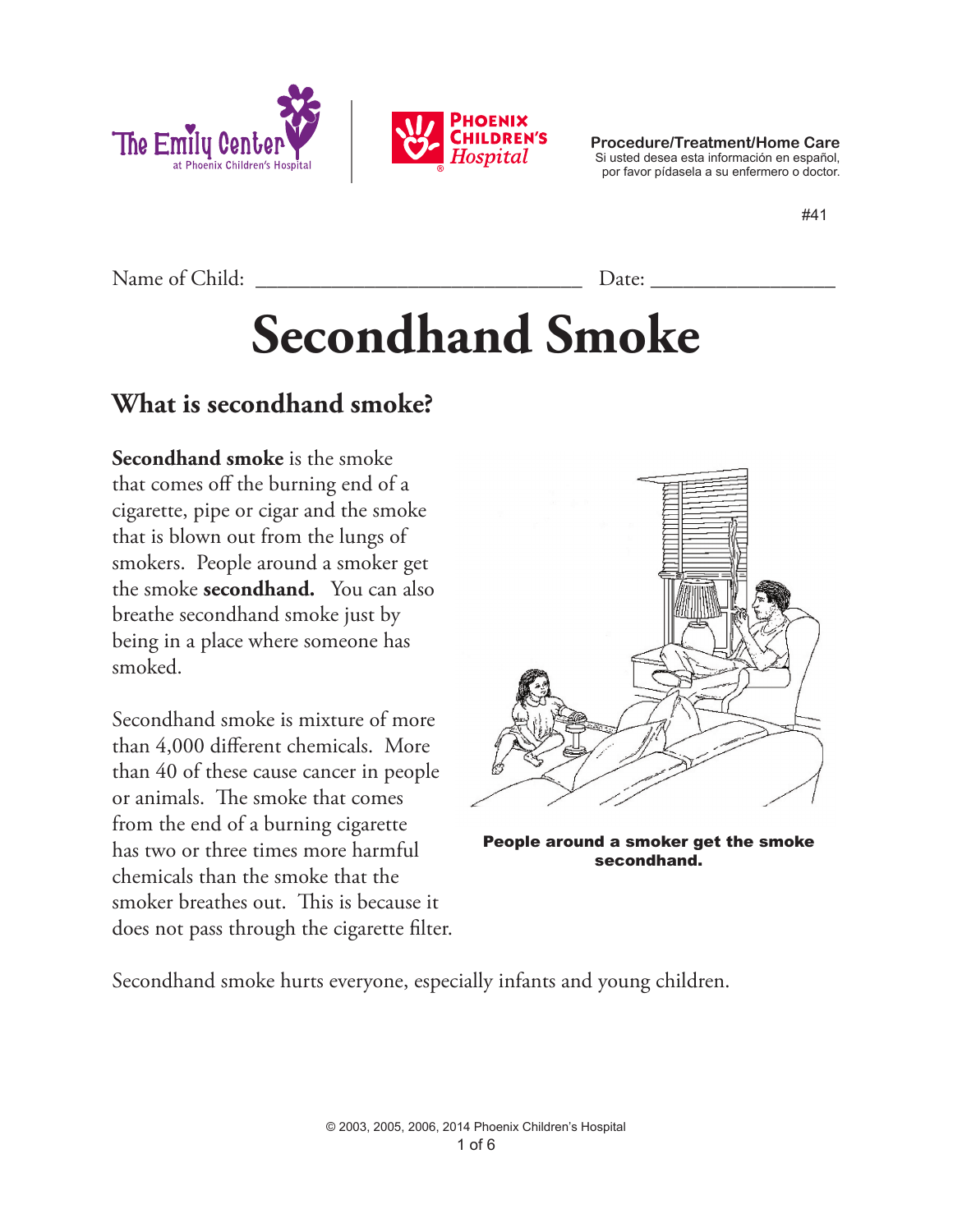## **What can secondhand smoke do to my child?**

Children whose parents smoke are more likely to get:

- reactive airway disease
	- wheezing
	- asthma
- cancer
- infections
	- $\frac{1}{2}$  sinus
	- throat
	- ear
	- pneumonia
	- $-\mathbf{f}$ lu
	- colds
	- bronchitis
- sore throats
- coughs
- red, itchy eyes

Secondhand smoke is a real problem for children with asthma. Smoke causes them to get more asthma flares which are more serious. It also causes more visits to the Emergency Room, and more hospital stays. Secondhand smoke may even cause children to get asthma. Secondhand smoke is can also cause serious problems for children with cystic fibrosis or chronic illnesses.

A child who spends years in a home with secondhand smoke is twice as likely to get lung cancer than a child whose home did not have smoke. This is true even if the child never smokes.

## **How can I help my child?**

- Keep your child away from secondhand smoke.
- Stop smoking.
	- If you need help, talk to your doctor.
	- To find a program that can help you quit, call **Ashline** at **1-800-556-6222**

Or go to **www.ashline.org** for more information.

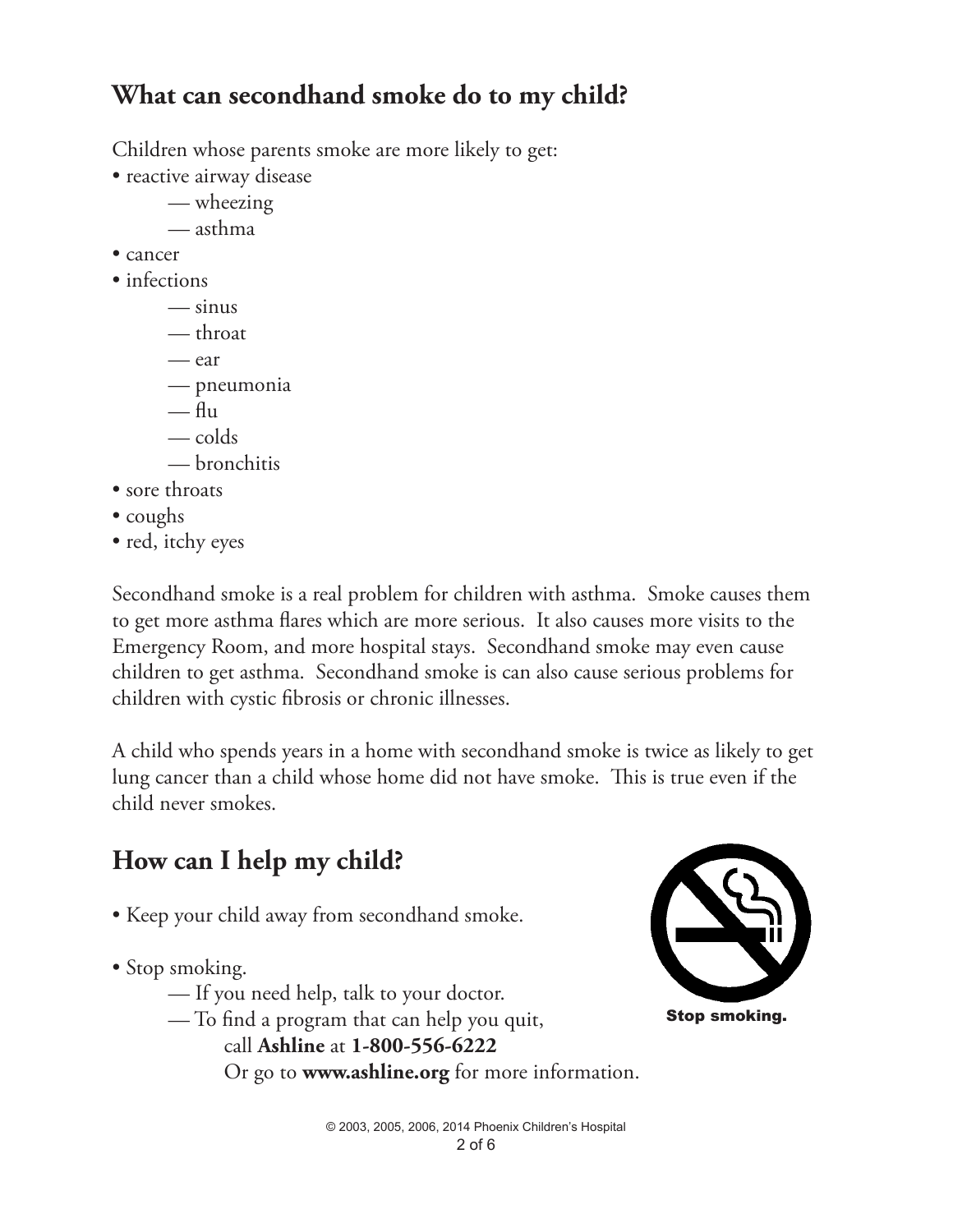For the free booklet: **You Can Quit, We Can Help** go to: http://www.ashline.org/documents/ASHLine\_Step\_By\_Step\_English.pdf

**• If you don't stop smoking, change your smoking habits.** Remember that smoke stays even after you are done smoking.

- Smoke outside the home, even when your child is out.
- Don't let other people smoke in your home, either.
- Never smoke in the car. Even if the windows are open, smoke fills the car.
- Sit in non-smoking sections in restaurants and offices.
- When you go outside to smoke, put a shirt over your clothes. Take it off when you go back into the house.
- If you want more information about secondhand smoke, call the Indoor Air Quality Information Clearinghouse at 1-800-438-4318.

### **Now that you've read this:**

 $\Box$  Tell your nurse or doctor why secondhand smoke is bad for your child. (Check when done.)

 $\Box$  Tell your nurse or doctor what you can do to keep your child away from secondhand smoke. (Check when done.)



If you have any questions or concerns, p call your child's doctor or p call \_\_\_\_\_\_\_\_\_\_\_\_\_\_\_\_\_\_\_\_\_\_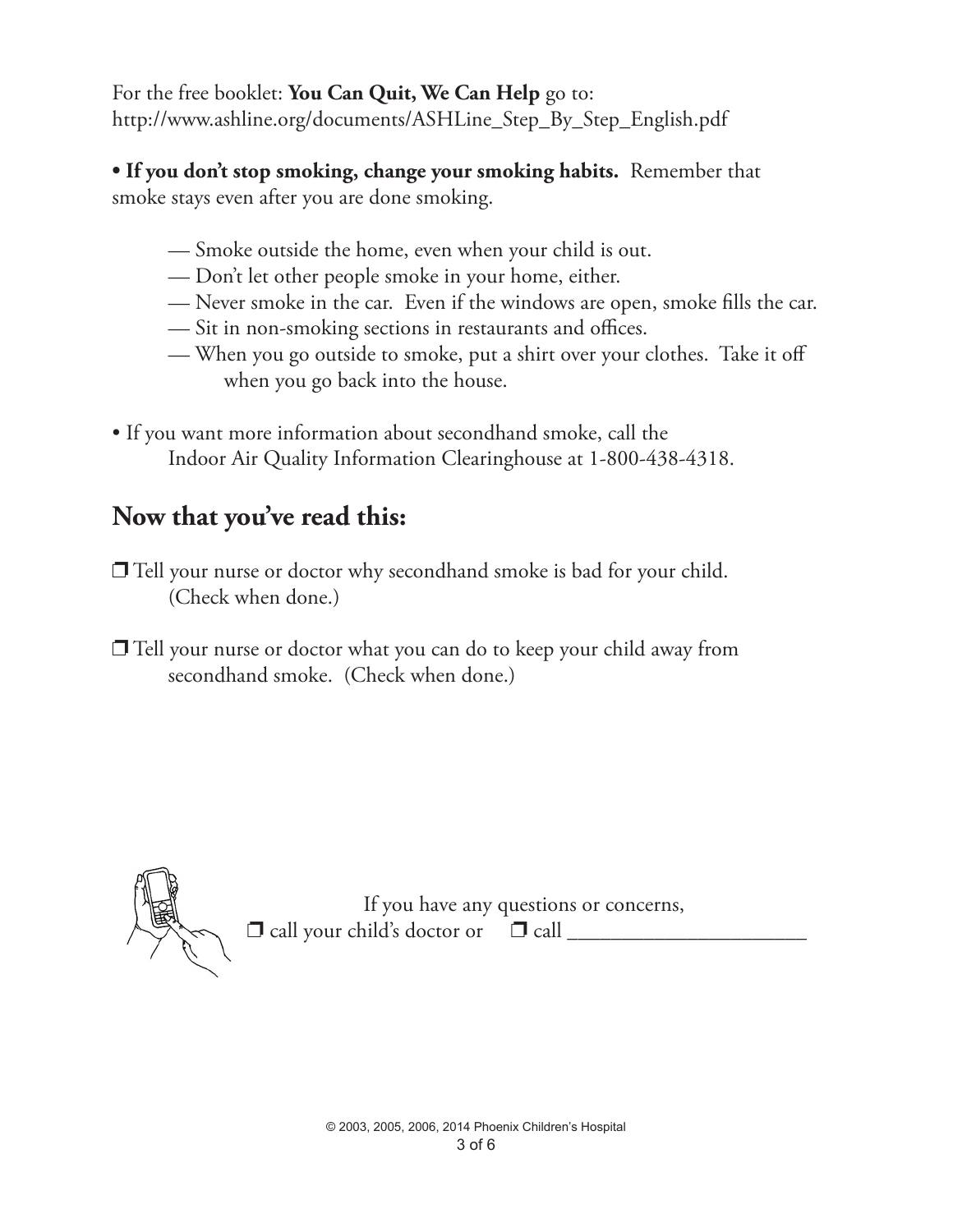If you want to know more about child health and illness, visit our library at The Emily Center at Phoenix Children's Hospital 1919 East Thomas Road Phoenix, AZ 85016 602-933-1400 866-933-6459 www.phoenixchildrens.org Facebook: facebook.com/theemilycenter Twitter: @emilycenter Pinterest: pinterest.com/emilycenter

#### Disclaimer

The information provided at this site is intended to be general information, and is provided for educational purposes only. It is not intended to take the place of examination, treatment, or consultation with a physician. Phoenix Children's Hospital urges you to contact your physician with any questions you may have about a medical condition.

> Tuesday, July 29, 2014 • DRAFT to family review #41 • Written by Gena Scott Wilson, BSN, RN • Illustrated by Dennis Swain This handout is also available in Spanish as #165/41s.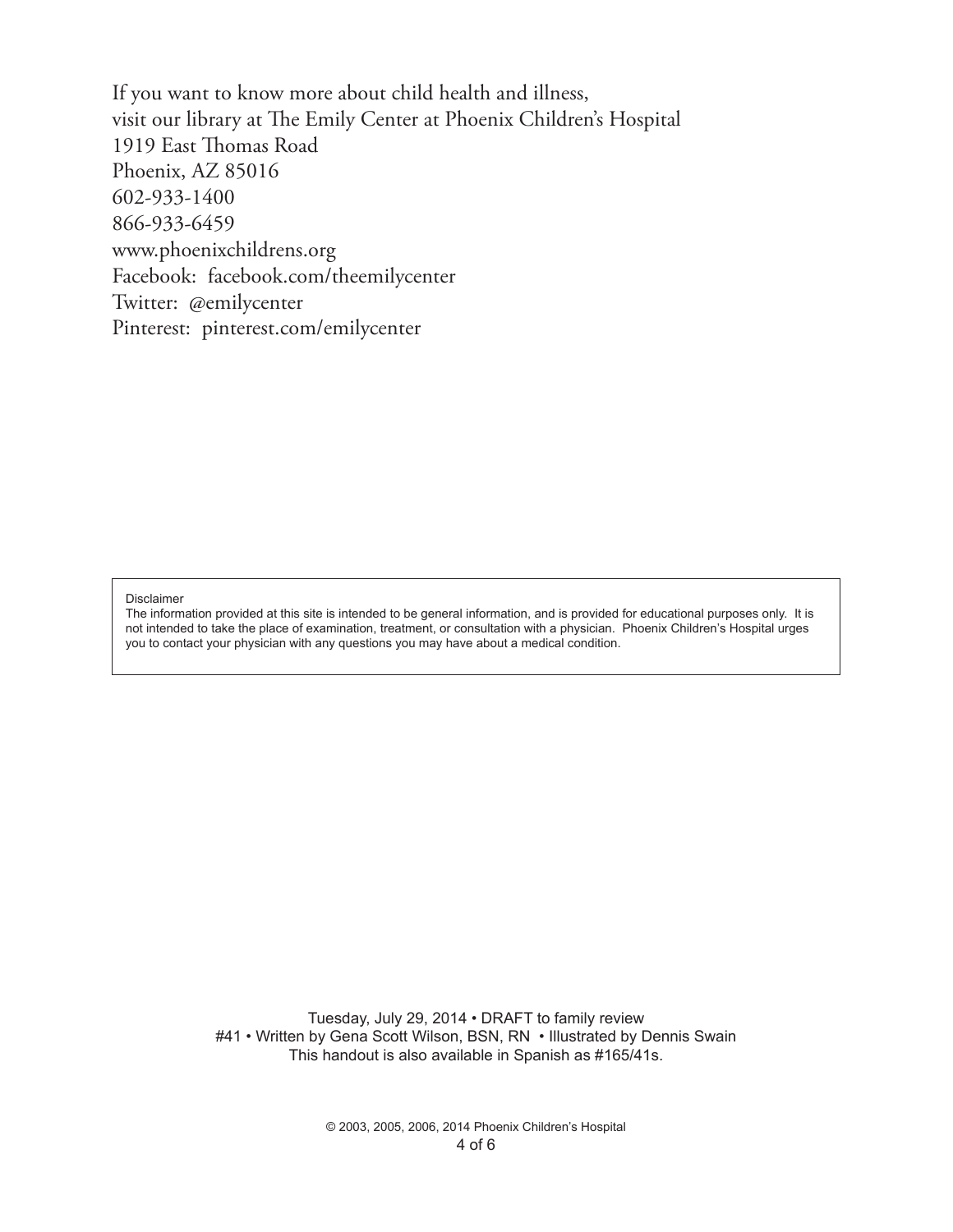



**Procedure/Treatment/Home Care** Si usted desea esta información en español, por favor pídasela a su enfermero o doctor.

#41

# **Secondhand Smoke**

Name of Health Care Provider:

Date returned: \_\_\_\_\_\_\_\_\_\_\_\_ D db

# Family Review of Handout

Health care providers: Please teach families with this handout. Families: Please let us know what you think of this handout.

| Would you say this handout is hard to read?                                                  | J Yes      | □ No      |
|----------------------------------------------------------------------------------------------|------------|-----------|
| easy to read?                                                                                | $\Box$ Yes | No<br>. . |
| Please circle the parts of the handout that were hard to understand.                         |            |           |
| Would you say this handout is interesting to read?                                           | コ Yes      | No.       |
| Why or why not?                                                                              |            |           |
|                                                                                              |            |           |
| Would you do anything differently after reading<br>this handout?<br>If yes, what?            | Yes<br>л.  | <b>No</b> |
| After reading this handout, do you have any<br>questions about the subject?<br>If yes, what? | J Yes      | <b>No</b> |
| © 2003, 2005, 2006, 2014 Phoenix Children's Hospital<br>5 of 6                               |            |           |